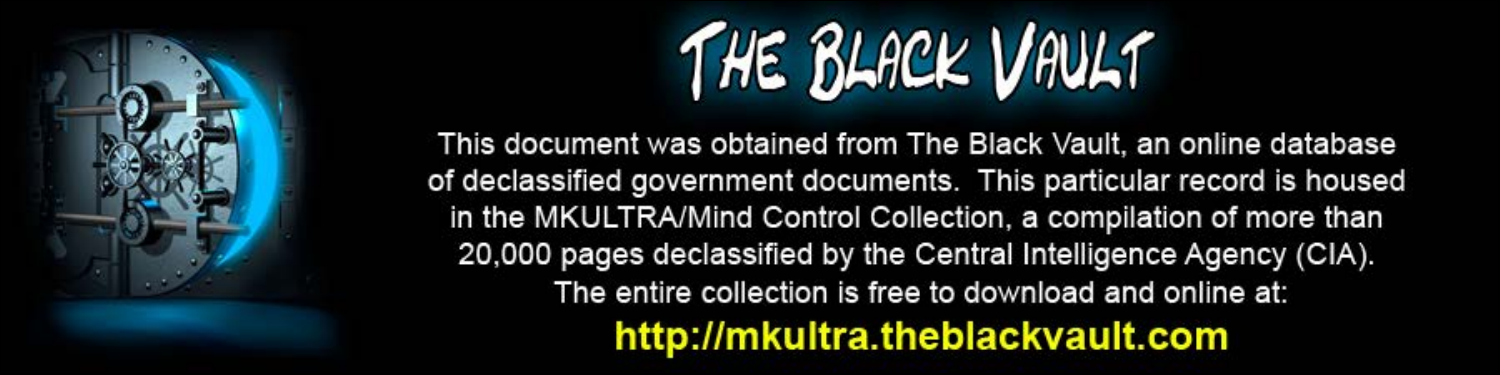

To: Files

..

**,.)o**  ....

 $\cdot$  .

I, '

! & <sup>I</sup>  $\cdot$   $\cdot$  J  $\left(\begin{array}{c} \bullet \end{array}\right)$ 

i ..

Subject: SI and H Experimentation, 9 October 1951.

On Tuesday, 9 October 1951, ..\_.,.and the wri~ s determined in Room 20, Building 13, with a settled the writer con-<br>SI and H experiments in Room 20, Building 13, with a settled the settled of the settled the settled the settled of

For some time,  $\blacksquare$  the writer have felt that straight hypnotic experiments would perhaps become boring and result in a loss of interest by all persons involved. It was, therefore, decided to attempt a different type of experiment for this particular session. With this in mind, it was decided to carry out a very brief ESP experiment involving the standard ESP card deck with 1

The first test consisted of having each girl in turn, turn the entife deck of 25 cards while seated at a small table at one end of the Operations Room. As the word "turn" was said by the writer at ten second intervals, the other girl would be seated during the test at the opposite end of the room on the sofa. The the girl turning the cards would mark down the card turned and the girl receiving would write.down one of the five symbols as the thoughts of what card had been turned passed into her mind. The first test was done with both girls completely awake and the results were as follows:

. ceiving, turning and scored one match for a total of  $\mu_{\ell}$ . With<br>turning and  $\mu_{\ell}$  ... ... receiving, Fiturning and m scored three matches or 12%.

> $\cdot$  . ! ~

The second test was conducted under exactly the same conditions with both girls in a complete SI state and after a thorough period of instruction while under SL-influence. On this test with arning and with meceiving. kcored turning and scored five matches for a total of  $20%$ I'. . . . <sup>4</sup>

Since only two tests were run, the results are not considered significant although they are interesting on the basis of the strong increase of both girls, while operating under SI. Further work along these lines will be done as it may have a future value in training, etc.

**------------------.... .aB.** l. • • .: • .' •. ~ ..• : ": • ; ' •